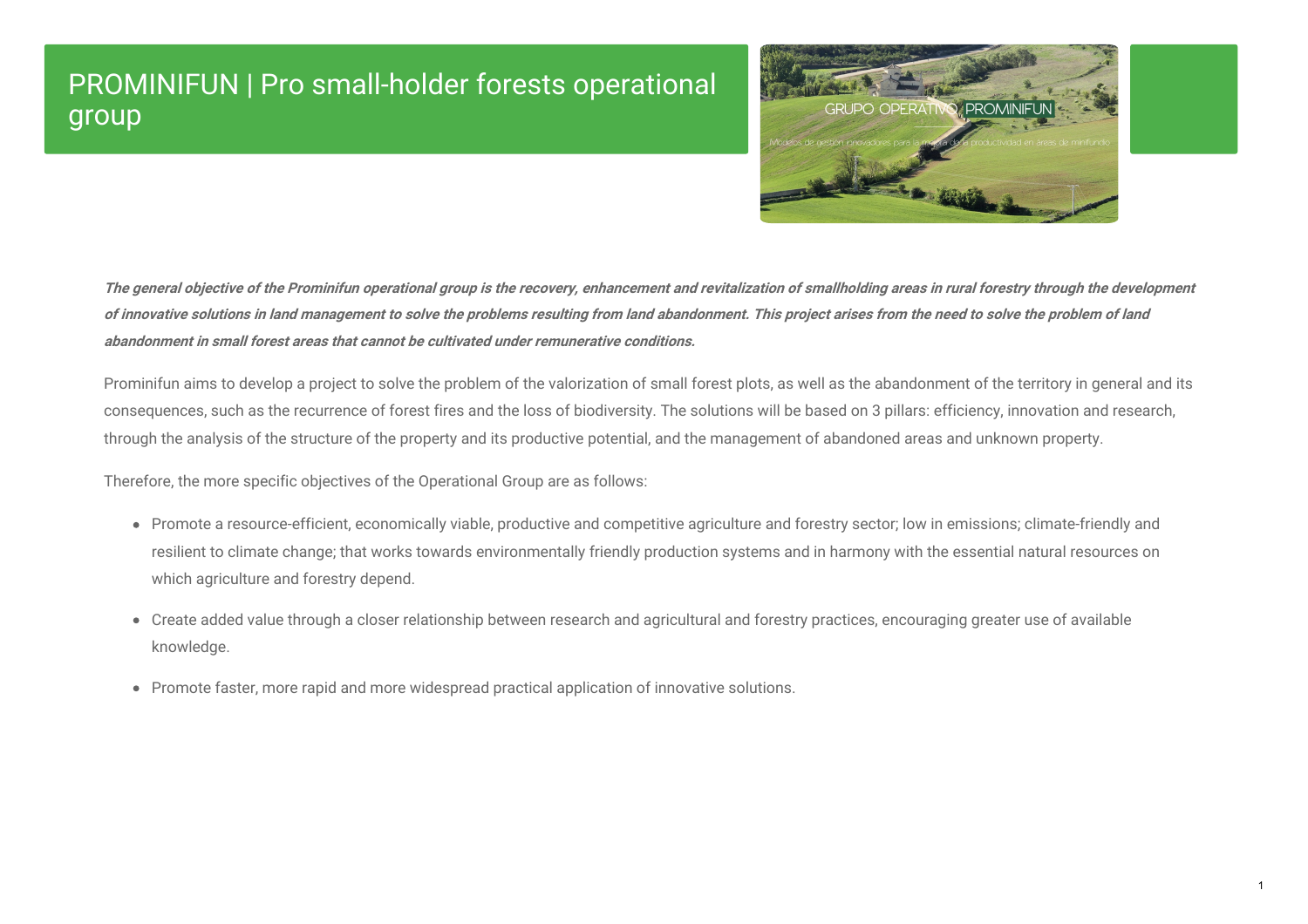#### DéTAILS

| <b>ORIGINE DU BOIS</b>                                                       | POTENTIEL DE MOBILISATION                      |
|------------------------------------------------------------------------------|------------------------------------------------|
|                                                                              |                                                |
| <b>TYPE DE BOIS</b>                                                          |                                                |
|                                                                              | <b>POTENTIEL DE DURABILITÉ - VALEUR</b>        |
|                                                                              | Très positif                                   |
|                                                                              |                                                |
| <b>TYPE DE BOIS CONCERNÉ</b>                                                 | <b>FACILITÉ D'IMPLÉMENTATION</b>               |
|                                                                              |                                                |
|                                                                              |                                                |
| IMPACT SUR L'ENVIRONNEMENT ET LA BIODIVERSITÉ                                | <b>FACILITÉ D'IMPLÉMENTATION - ÉVAL</b>        |
| The management of abandoned lands and small plots will make it possible to   | $\hspace{0.1mm}-\hspace{0.1mm}-\hspace{0.1mm}$ |
| reestablish conditions favorable to the preservation of the forest and rural |                                                |

environment, as well as biodiversity on these lands, protecting them against disasters such as fires or the spread of pests.

#### EFFET SUR LE REVENU

Positive, since the adoption of modernization and innovation measures in agroforestry farms contributes to increasing their economic profitability.

#### POTENTIEL D'EXPLOITATION

High, as the problem of land abandonment is one that is found in many territories, and effective solutions are being sought to address it.

#### HUB

Pôle Sud-Ouest

#### **ALUATION**

PRéREQUIS CLéS

--

#### TYPE D'éVéNEMENT Où CETTE ICPE A éTé PRéSENTéE

--

#### EFFET SUR L'EMPLOI

Positive, since by obtaining profitable and sustainable agroforestry operations, it contributes to the fixation of population in rural areas, creating direct and indirect local employment, and to the renewal and generational replacement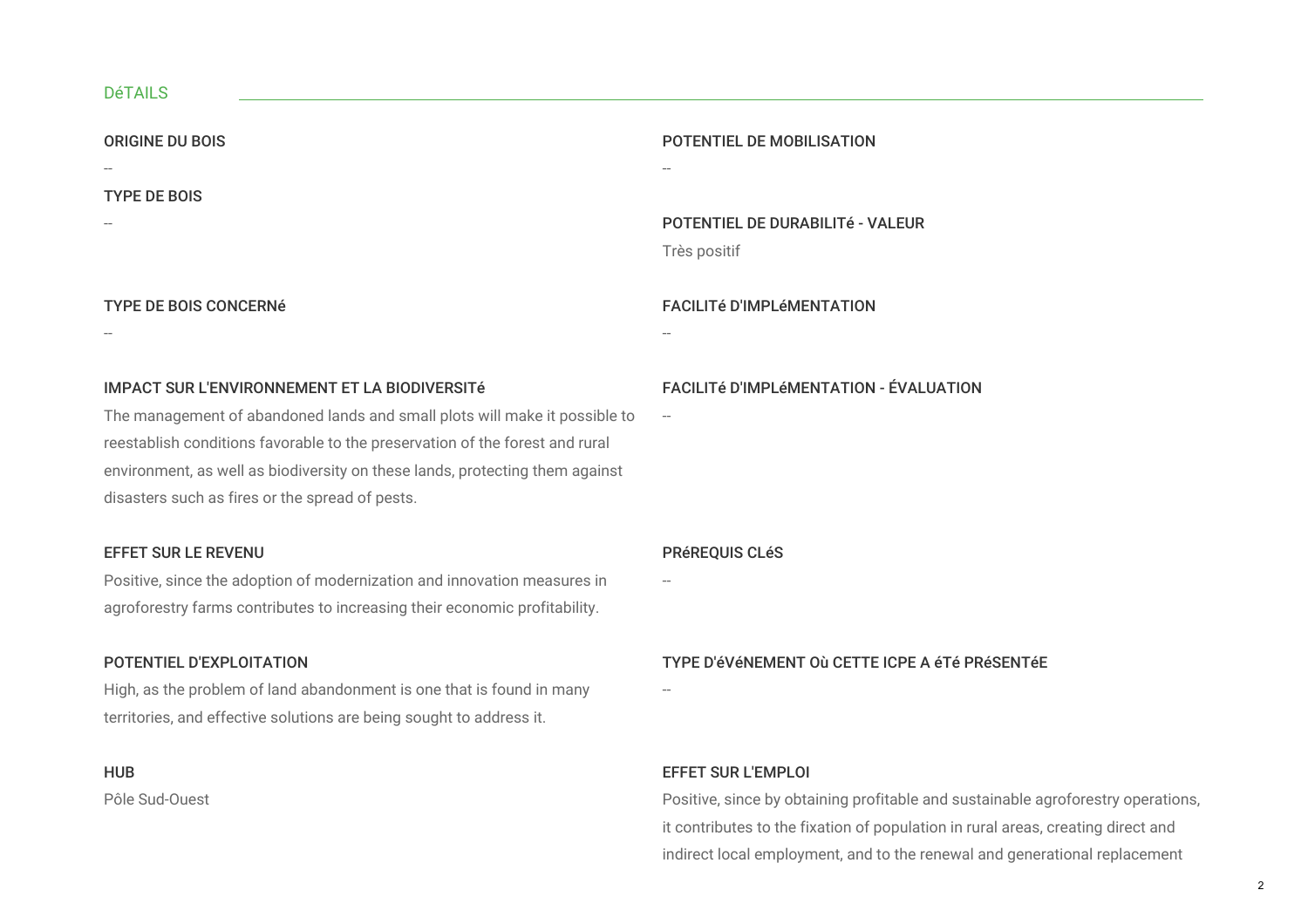#### IMPACT éCONOMIQUE

#### COûTS D'IMPLéMENTATION (EURO - €)

 $\sim$ 

Very positive, as the project seeks to enhance the value and dynamization of smallholding areas in the agroforestry sector in order to make their production profitable and create an attractive scenario to encourage private investment

#### CONNAISSANCES SPéCIFIQUES REQUISES

--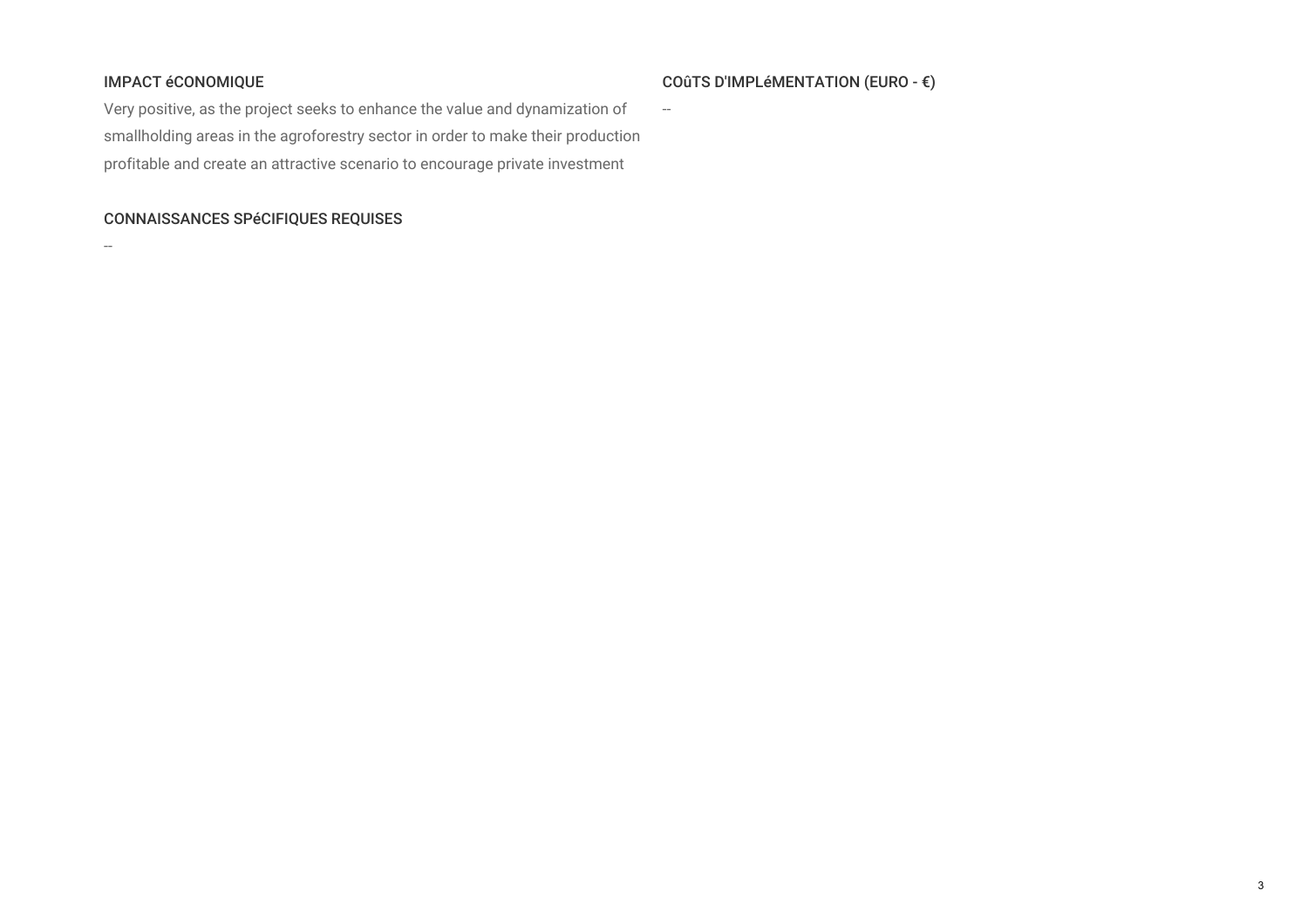| <b>DéFI CONCERNé</b>                                                           | <b>DOMAINE</b>                             | <b>TYPE DE SOLUTION</b> |
|--------------------------------------------------------------------------------|--------------------------------------------|-------------------------|
| 3. Dynamiser les propriétaires forestiers et la gestion Propriété, coopération |                                            | Gestion concertée       |
| forestière coopérative                                                         | Getsion forestière, sylviculture, services |                         |
|                                                                                | écosystémiques, résilience                 |                         |
|                                                                                | Education et formation                     |                         |
| <b>MOTS-CLéS</b>                                                               | <b>SOLUTION DIGITALE</b>                   | <b>INNOVATION</b>       |
| operational group                                                              | Oui                                        | Oui                     |
| competitiveness                                                                |                                            |                         |
| rural areas                                                                    |                                            |                         |
| smallholding                                                                   |                                            |                         |
| <b>PAYS D'ORIGINE</b>                                                          | <b>ECHELLE D'APPLICATION</b>               | DéBUT ET FIN D'ANNéE    |
| Espagne                                                                        | Nationale                                  | $2019 - 2021$           |
| <b>INFORMATIONS</b><br><b>DE CONTACT</b>                                       |                                            |                         |
| <b>PROPRIÉTAIRE OU AUTEUR</b>                                                  | <b>RAPPORTEUR</b>                          |                         |

**CESEFOR** Roberto Rubio roberto.rubio@cesefor.com https://www.cesefor.com/

## **Fundación CESEFOR** Angela García de Arana

RESSOURCES

--

angela.garcia@cesefor.com

#### REFERENCES AND RESOURCES

#### SITE WEB PRINCIPAL

https://www.minifundio.es/

#### SITE WEB DU PROJET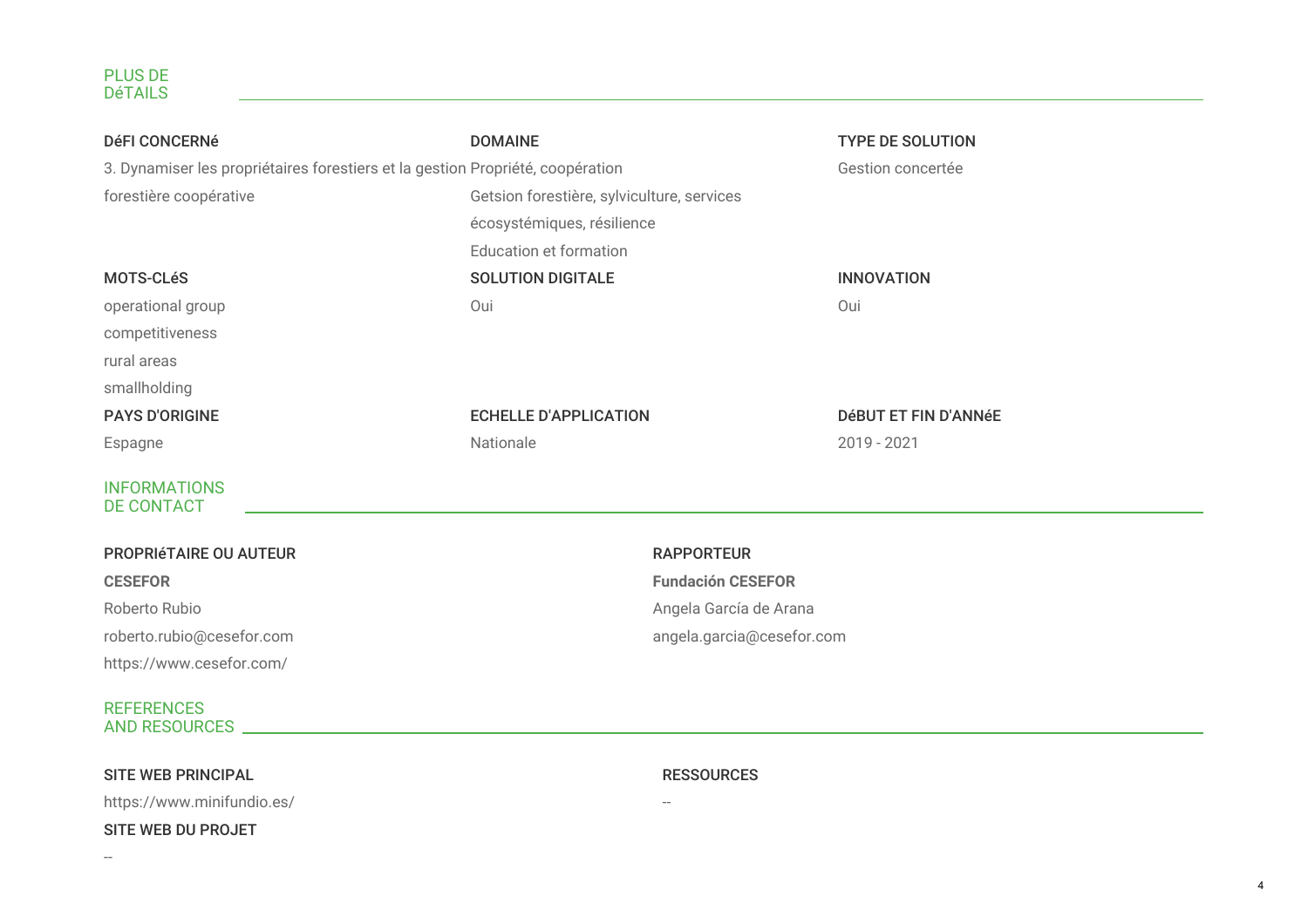### RéFéRENCE DU PROJET

Grupo Operativo PROMINIFUN (Exp. 20190020007487)